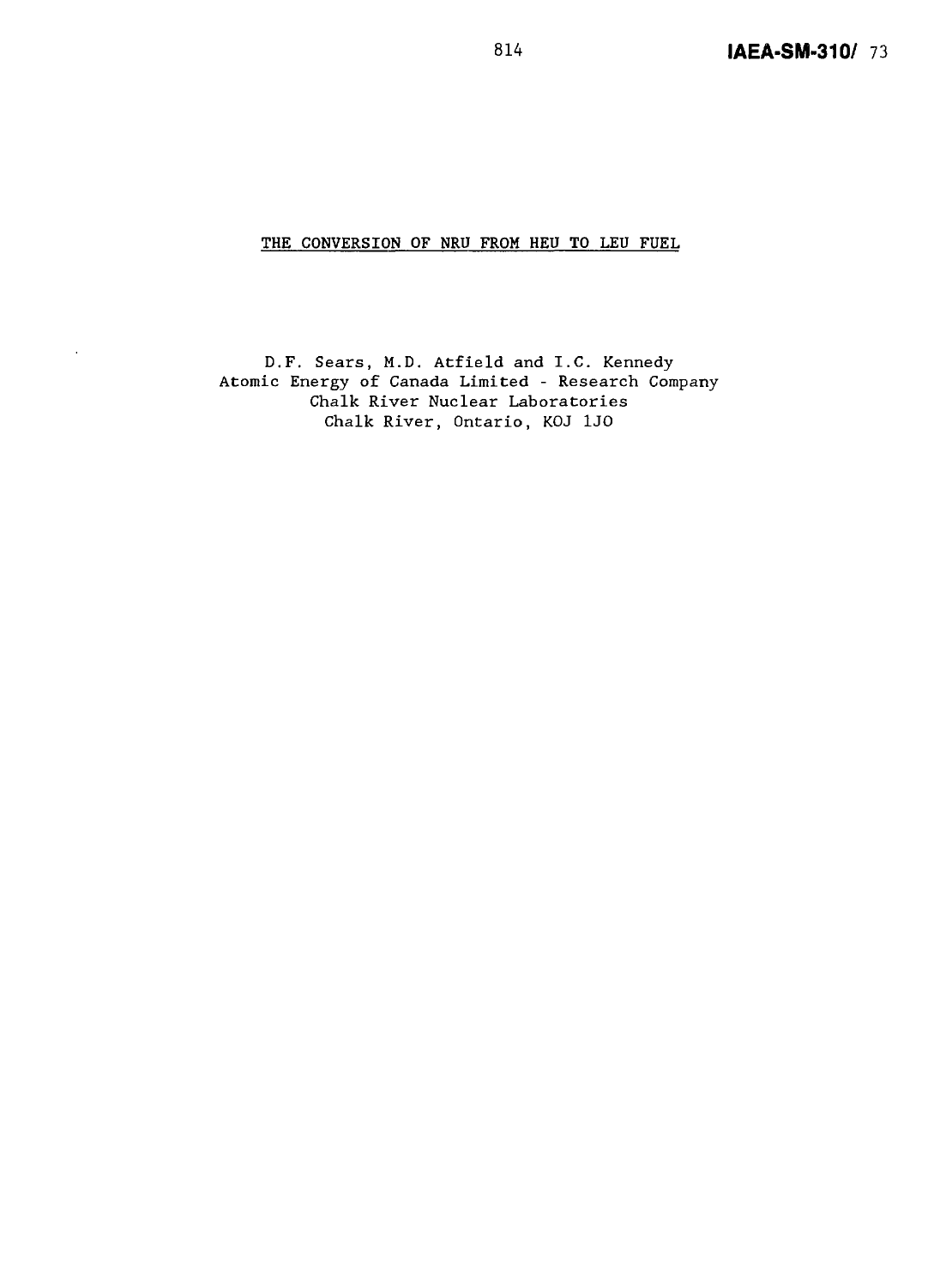#### **ABSTRACT**

The program at Chalk River Nuclear Laboratories (CRNL) to develop and test low-enriched uranium fuel (LEU, <20% U-235) is reviewed, and the status of the conversion of the NRU reactor from highly enriched uranium (HEU, 93% U-235) to LEU fuel is discussed. The replacement LEU fuels developed and tested at CRNL contain high-density uranium silicide particles dispersed in aluminum, in cylindrical rods. The silicides tested include  $U_3Si$ , USiAl, USi\*Al and  $U_3Si_2$  (U-3.96 wt% Si; U-3.5 wt% Si-1.5 wt% AL; U-3.2 wt% Si-3 wt% Al; U-7.3 wt% Si, respectively). Fuel elements were fabricated with uranium loadings suitable for NRU, 3.15  $gU/cm<sup>3</sup>$ , and for NRX, 4.5  $gU/cm<sup>3</sup>$ , and were irradiated under normal fuel-operating conditions. Eight experimental irradiations involving 100 mini-elements and 84 full-length elements (7xl2-element rods) were completed to qualify the LEU fuel and the fabrication technology. Post-irradiation examinations confirmed that the performance of the LEU fuel, and that of a mediumenrichment uranium (MEU, 45% U-235) alloy fuel tested as a back-up, was comparable to the HEU fuel. The uranium silicide dispersion fuel swelling was approximately linear up to burnups exceeding NRU's design terminal burnup (80 at%). NRU was partially converted to LEU fuel when the first 31 prototype fuel rods manufactured with industrialscale production equipment were installed in the reactor. The rods were loaded in NRU at a fuelling rate of about two rods per week over the period 1988 September to December. This partial LEU core (one third of a full NRU core) has allowed the reactor engineers and physicists to evaluate the bulk effects of the LEU conversion on NRU operations. As expected, the irradiation is proceeding without incident.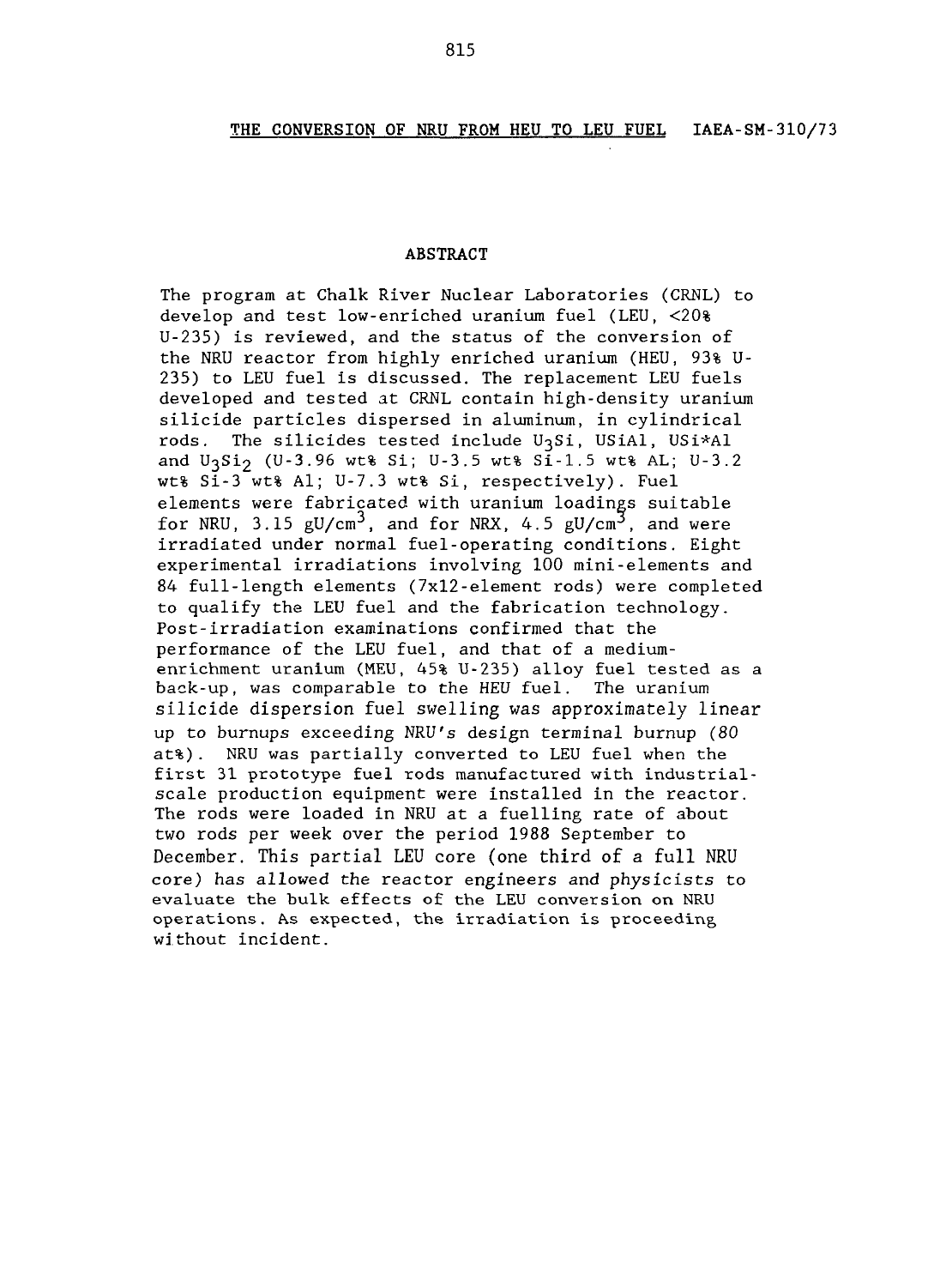#### **1. INTRODUCTION**

The NRU reactor at CRNL is a multipurpose, tank-type thermal research reactor, using D<sub>2</sub>O moderator and coolant and highly enriched uranium (HEU, 93% U-235) U-Al alloy driver fuel. Various kinds of rod assemblies are suspended in the tank on a  $7 \frac{1}{4}$  in (19.7 mm) hexagonal lattice. The reactor produces radioisotopes, provides neutron beams for research, and has special facilities for testing metallurgical specimens and advanced power reactor fuels, and for performing fuel damage (blowdown) tests.

The NRU reactor achieved criticality in 1957 and ran at 220 MW (Th) using driver fuel rods containing flat plates of natural uranium metal. It was converted to highly enriched, rod-type driver fuel in 1964, and currently runs at about 130 MW (Th). The linear-fissile loading of each 2.7 m long fuel element (twelve per rod) has risen from 0.3 g U-235/cm to the present 1.8 g U-235/cm. Roughly 90 of the 227 reactor sites are occupied by driver fuel, and these are taken to approximately 80% burnup in 11 months.

As part of an international effort to reduce the use of HEU, and the risk of nuclear proliferation, a development program was undertaken at CRNL to produce low enrichment uranium (LEU, <20% U-235) driver fuel for NRU. CRNL's progress has been reported at annual meetings sponsored by the U.S. Reduced Enrichment for Research and Test Reactors (RERTR) program [1-4], The salient features of the LEU fuel development and testing program, and the current status of the NRU conversion program are reviewed in this paper. The LEU fuel burnup analysis has recently been completed using high-precision liquid chromatography, and where appropriate, the analyzed burnup values will be given.

## 2. FUEL DEVELOPMENT **AND** FABRICATION

The NRU fuel-rod design which consists of twelve elements, each containing an HEU-A1 alloy core with finned aluminum cladding and aluminum end plugs (see Figure 1), has proven to be extremely durable and reliable. The geometry, dimensions and linear fissile loading of this 12-element fuel rod were maintained in the LEU conversion program for licensing simplicity. CRNL physics studies showed very little effect on reactor operations from using LEU driver rods, apart from the need to fuel 6 more reactor sites or reduce exit burnup by about 10%. The problem thus came down to the development of a replacement fuel with five times the HEU fuel uranium density, which would be stable to high burnup.

The replacement LEU fuel elements consist of a core, containing highdensity uranium silicide particles dispersed in an aluminum matrix, with the same finned aluminum cladding and end plugs. The fuel is made by melting uranium and silicon in a high-frequency induction furnace. Cast billets are heat-treated to transform the as-cast structure to  $U_3Si$ , then the billets are reduced to powders via a series of comminution processes. Uranium silicide powder is mixed with aluminum powder and hot-extruded into cores. The finned aluminum cladding is extruded onto the cores in a semi-continuous process, with the cores acting as a floating mandrel. The cladding is welded to the end-plugs to hermetically seal the elements.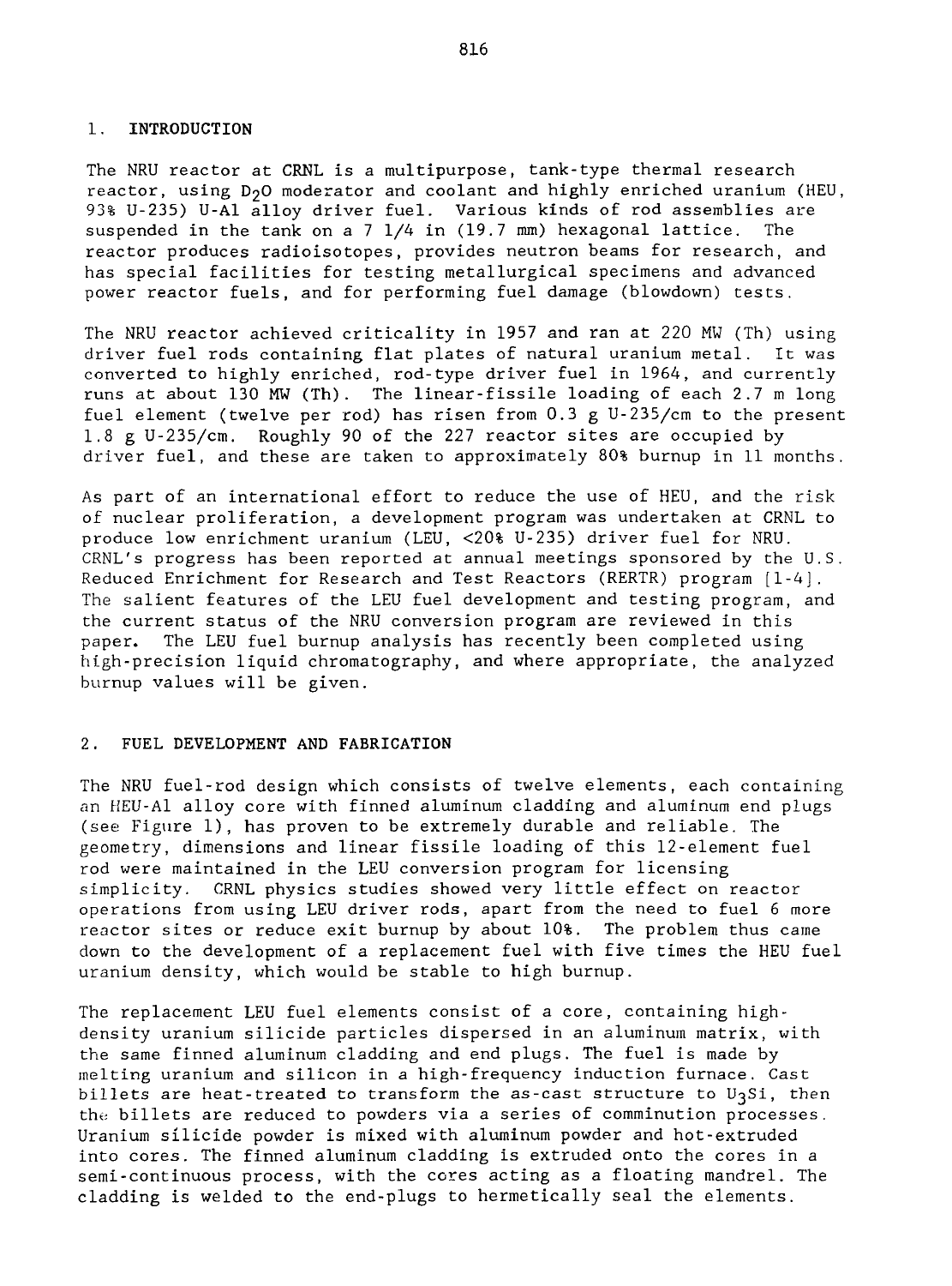The high-density silicides tested were U<sub>3</sub>Si, U<sub>3</sub>Si alloyed with 1.5 wt% Al and 3 wt% Al, and U<sub>3</sub>Si<sub>2</sub> (U-3.96 wt% Si; U-3.5 wt% Si-1.5 wt% AL; U-3.2 wt% Si-3 wt% Al, and U-7.3 wt% Si, respectively). Fuel elements were fabricated with uranium loadings suitable for NRU, 3.15  $gU/cm<sup>3</sup>$ , and for NRX, 4.5  $gU/cm<sup>3</sup>$ . Following the decision to shut down NRX, testing of NRXtype fuel was discontinued.

Industrial-scale fuel-production equipment has been installed in temporary facilities at CRNL, and is currently being used to manufacture prototype fuel rods to familiarize the operators with the manufacturing process, and to confirm that the production rate is high enough to meet CRNL's annual fuel requirements. To date, more than 90 kg of LEU has been processed into NRU rods (see section 4) and the production line is running satisfactorily. Most of the process variables and parameters established during the development program have been used in the production line and no problems have resulted from scaling up.

A new building has been constructed for LEU fuel fabrication. The manufacturing equipment is scheduled for installation and re-commissioning in late 1989. It is anticipated that full-scale production of NRU LEU fuel will commence early in 1990 in the new building, and the first production fuel rods will be loaded into NRU later that year. NRU should be completely converted to LEU fuel within a year of the first production of LEU fuel rods in the new building.

#### 3. **LEU SILICIDE DISPERSION FUEL TESTING**

#### 3.1. **Test Elements**

The test vehicle for irradiating silicide dispersion fuel in most tests has been the mini-element. The mini-element fuel-core diameter (5.5 mm) and clad wall thickness (0.76 mm) are the same as in full-size NRU elements. Mini-elements are, however, only 184 mm long compared with 2.9 m for NRU elements. The mini-elements also resemble NRU elements in that they have six cooling fins at 60° intervals around the cladding, the fin width being 0.76 mm and fin height 0.96 mm. To date, approximately 100 mini-elements have been successfully irradiated to burnups in the range 56-93% U-235 depletion in the NRU and NRX reactors.

#### 3.2. **Irradiation Conditions**

The LEU silicide dispersion fuels were irradiated in NRU. A mediumenrichment uranium (MEU, 45% U-235) fuel tested as a backup was irradiated in NRX. The mini-elements were irradiated in a fuel carriage made from an aluminum cylinder with four holes bored axially through it at 90° intervals. An aluminum liner containing a string of four mini-elements was inserted into each hole or flow channel. The mini-elements were located centrally in the flow channels by four-pronged anodized spiders located on the end spigots of the mini-elements. The assembly could be loaded in any of the normal driver fuel positions in NRU.

The mini-elements were irradiated at linear powers representative of a typical NRU driver fuel rod, ranging from 40 to 112 kW/m. The typical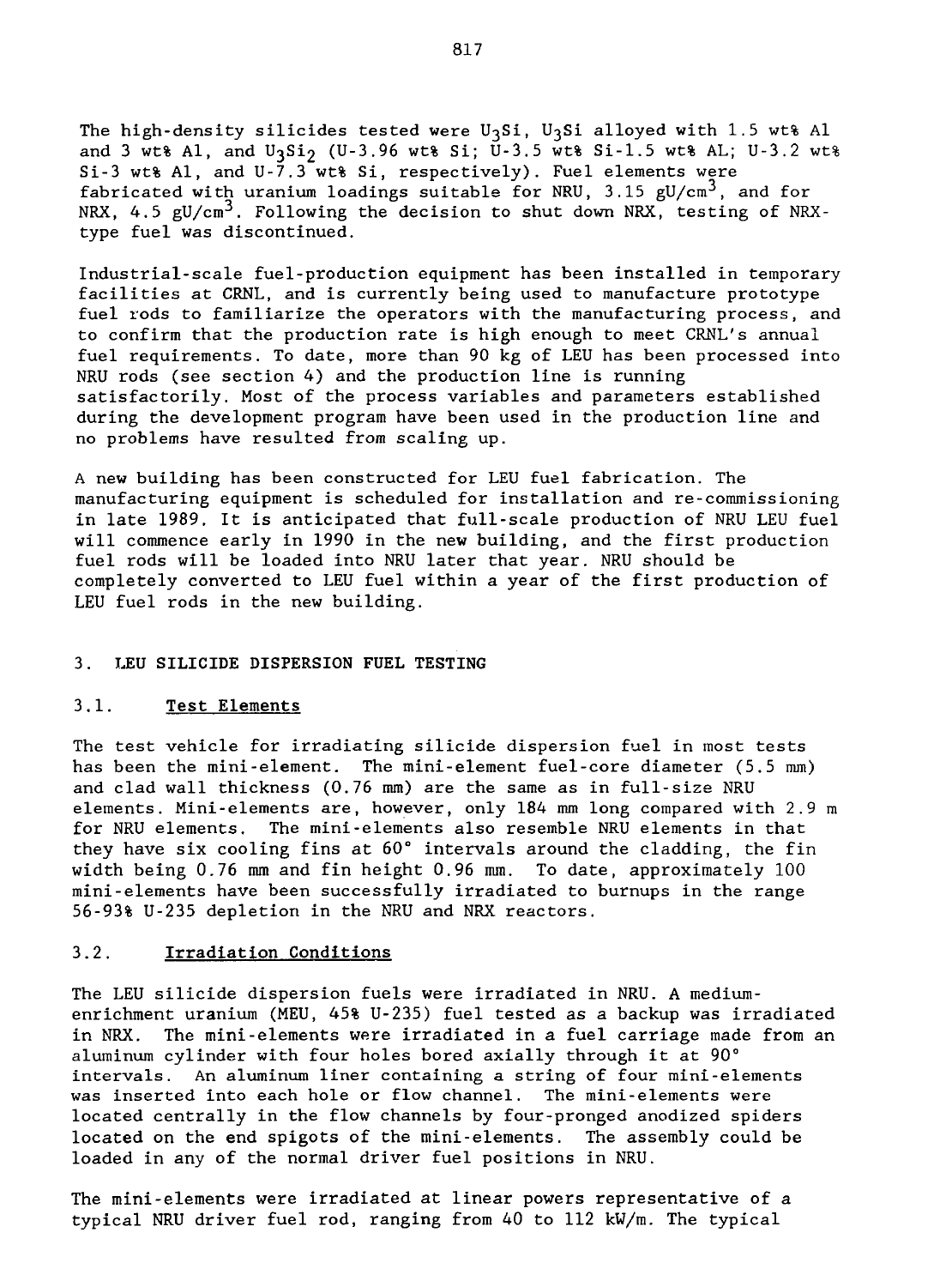neutron flux was approximately 1.1 x  $10^{18}$  n/m<sup>2</sup>/s, the heavy-water coolant flow approximately 7.28 L/s, and coolant velocity approximately 10.9 m/s. The coolant inlet temperature ranged between 30 to 37°C and the coolant outlet temperature between 40 to 45°C during the mini-element irradiations.

# 3.3. **Mini-Element Test Results**

The fuel test matrix is shown in Table 1. The detailed results were reported elsewhere [1-4], therefore only the salient features of the irradiations will be reported here.

# 3.3.1. Comparison of HEU-Al and LEU Silicide Dispersion Fuel Performance

In Exp-FZZ-905, mini-elements containing Al-21 wt% U alloy fuel (93% enriched U), Al-37 wt% U alloy fuel (45% enriched U) and Al-61.5 wt% USiAL (20% enriched U) silicide dispersion fuel, with 0.63 gU-235/cm<sup>3</sup>, the fissile loading suitable for use in NRU (and for the new MAPLE-X reactors), were irradiated to 57% U-235 burnup (analyzed). The elements were in excellent condition after irradiation; they appeared as they did in the as-fabricated condition except for a dull oxide layer on the cladding. Post-irradiation examinations (PIE) showed that the performance of the uranium silicide dispersion and the MEU alloy fuel was comparable to the HEU alloy fuel. All element diametral changes were less than 1.6% and length changes were within 0.2% after 57 at% burnup. As shown in Figure 2, the Al-HEU fuel microstructure remained essentially unchanged after irradiation but the LEU silicide particles reacted with the aluminum matrix material, forming a thin interfacial layer, probably UA1 $_3$  with dissolved Si, around the fuel particles. Fission-gas bubbles ranging in size up to  $5 \mu m$  were contained in the kernels of the fuel particles. Considerably less fission-gas bubbles were retained in the interfacial layers. Fuel-core swelling ranged between 3.4 to 4.5 vol% at the exit burnup. From the results it appears that all three materials swell at roughly the same rate, up to 57 at% burnup.

#### 3.3.2. High-Burnup Confirmation

In the Exp-FZZ-909B irradiation, mini-elements containing the USiAl and USi\*Al dispersions, with 3.15 gU/cm<sup>3</sup>, were irradiated up to 89 at% burnup (analyzed). Immersion density measurement indicated that the cores had swollen by  $5.92 - 7.63$  vol% after 77 at% burnup and by  $6.57 - 7.76$  vol% after 89 at% burnup, see Figure 3. These results showed swelling was approximately linear right up to 89 at% burnup, and confirmed that NRUcomposition silicide dispersion fuels could exceed the design terminal burnup (80 at%) without exceeding the threshold of breakaway swelling.

PIE showed that both dispersions behaved similarly, i.e., the uranium silicide reacted with the aluminum matrix and fission-gas bubbles formed in the fuel particles. The interfacial layers were thinner near the fuelcore periphery and their edges were more sharply defined than at the fuelcore centre. The fission-gas bubbles were about the same diameter (up to  $5 \mu m$ ) in both locations but thicker interfacial layers and more particle coalescence had occurred at the fuel-core centre.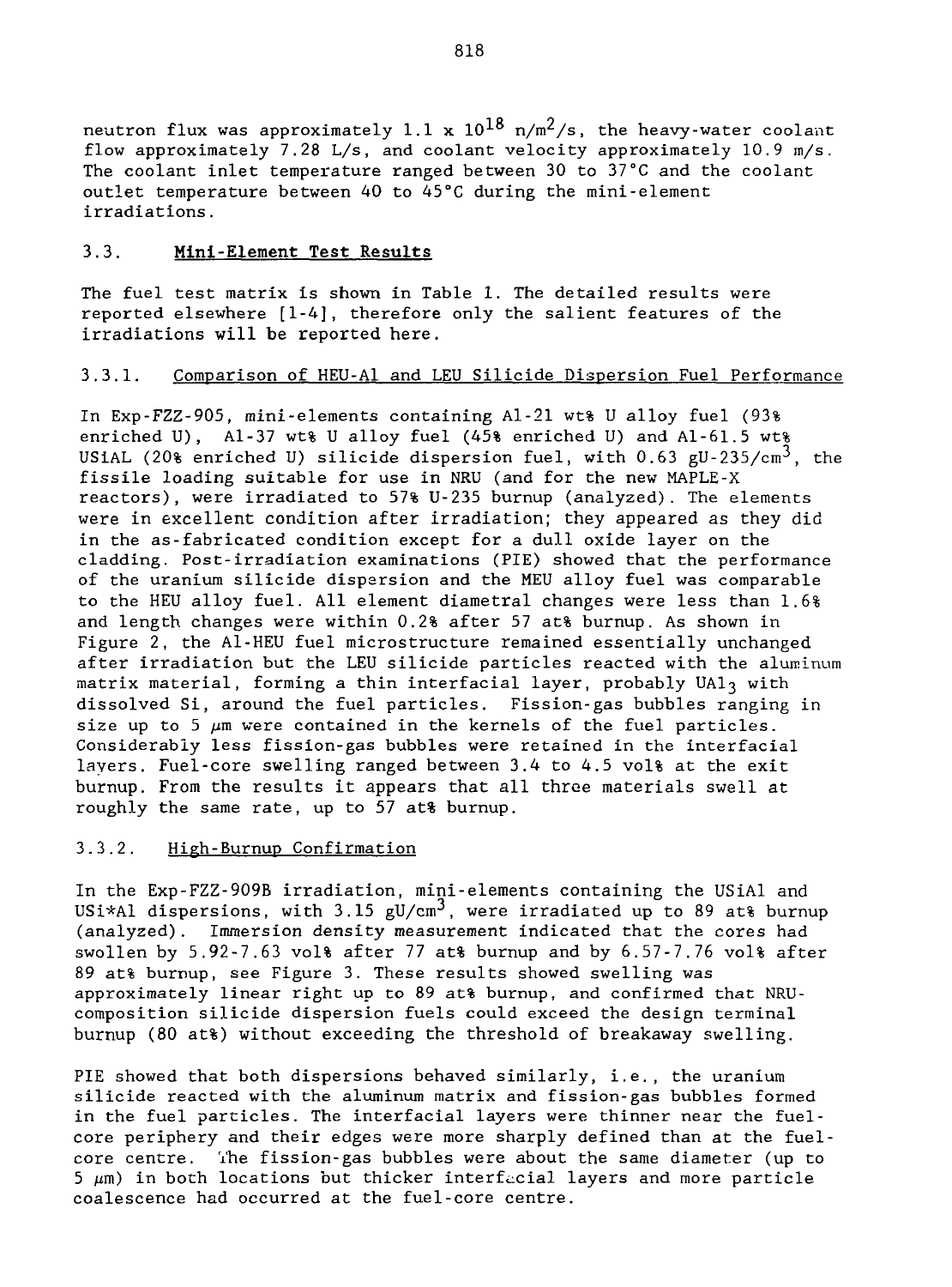#### 3.3.3. Dispersions with High U Loading and Fine Particles

In the FZZ-909A experiment, Al-USiAl and Al-USi\*Al dispersions containing the higher loading required for NRX  $(4.5 \text{ gU/cm}^3)$  were tested. Fuel performance was good and the materials behaved similar to the dispersions containing 3.15 gU/cm<sup>3</sup>; however, swelling was marginally over 1 vol<sup>2</sup> per 10 at% burnup, at the terminal burnup of 74 at%.

In the Exp-FZZ-910 experiment, dispersions with a high loading of fine particles showed greater swelling compared to fuel with coarser particles at similar burnup. Mini-elements containing USiAl and USi\*Al dispersions with fine particle-size distributions and  $4.5$  gU/cm<sup>3</sup> loading exceeded the swelling envelope of approximately 1 vol% per 10 at% burnup of the previous mini-element irradiations. The results suggest that particle size must be closely controlled to ensure good performance at high U loadings.

## 3.3.4. In-Reactor Corrosion

In-reactor corrosion behaviour of uranium silicide dispersion fuels has been investigated in the FZZ-911 and the FZZ-915 irradiations. The minielements contained Al-USiAl and Al-USi\*Al, 3.15  $gU/cm<sup>3</sup>$ . In the FZZ-911A experiment, four mini-elements had 1.2 mm diameter holes drilled in the cladding mid-section, and were irradiated in the linear power range 60-87 kW/m in NRU. The first and second mini-elements were removed from the reactor after reaching 19 and 32 at% burnup, respectively, and the remaining two after 48 at% burnup (analyzed).

Post-irradiated metallography and neutron radiography revealed that ellipsoidal cavities had developed beneath the holes in the cladding. The cavity size increased with increasing burnup. These cavities correspond to 1.1 mg and 3.2 mg of U-235 lost to the coolant after 19 and 32 at  $\epsilon$ burnup, respectively, and 9.8-48.0 mg U-235 after 48 at% burnup. These results indicate that the corrosion rate of the purposely defected fuel elements is acceptably low.

The FZZ-915 experiment was similar to the FZZ-911 experiment, except that the mini-elements were pre-irradiated to burnups in the range of 23 to 79 at% (analyzed) before the 1.2 mm diameter holes were drilled in the cladding. These elements were further irradiated in the NRU reactor to evaluate the performance of the defective fuel, and during the additional 38 full-power days no increase in activity in the coolant above the normal background was detected. Neutron radiography and metallographic examinations revealed that the cavities were typically 0.7 mm deep by 1.3 mm across, i.e., only marginally larger than the original cavity made by the drill tip. These results indicate that the corrosion resistance of the LEU fuel is possibly increased by previous burnup.

#### 3.3.5. Fuel-Core Surface Imperfections

The objective of the FZZ-911B experiment was to evaluate the performance of intact mini-elements having slight as-fabricated or deliberately introduced imperfections (machined grooves) in the core surface. However, the mini-elements contained the same fine particles that caused enhanced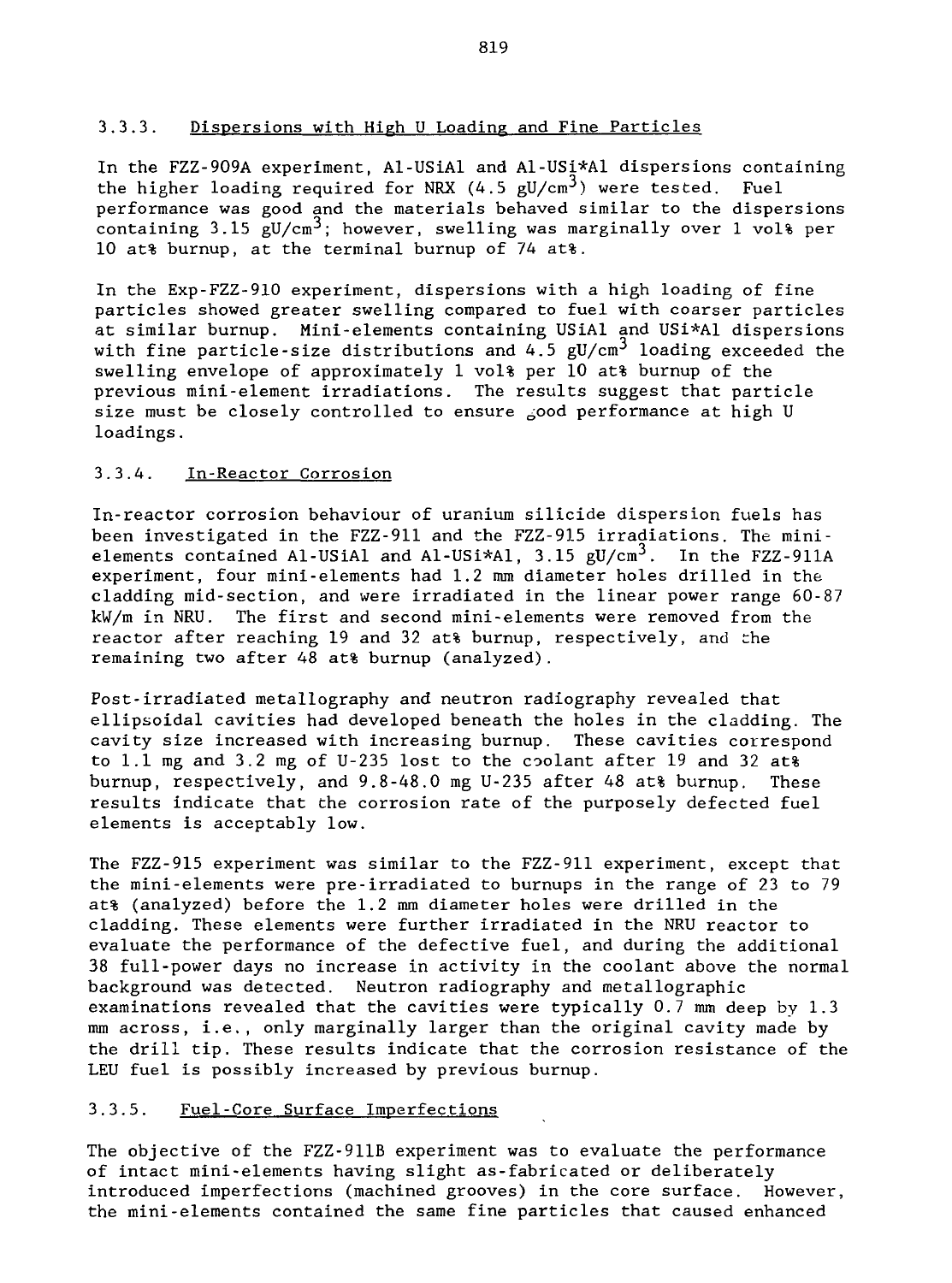swelling in Exp-FZZ-910. Therefore, examinations were also carried out to determine the effects of the fine particle size on the core swelling when the loading is 3.15  $gU/cm<sup>3</sup>$ .

Post-irradiation examinations revealed that the aluminum cladding had flowed into and filled the surface defects. More importantly, the core volume of the FZZ-911B mini-elements had only increased by approximately 4.9% after approximately 60 at% burnup compared with 7.0 to 17.5% swelling in the FZZ-910 cores at about the same burnup. Swelling was 7.1 vol% after 80 at% burnup. These results indicate that core surface defects had no detrimental effect on fuel performance, and fuel swelling was acceptable at the lowe" silicide loading required for NRU, even when fine particles were used.

## 3.3.6. Effect of Particle Size on Core Swelling

In the Exp-FZZ-918 experiment, 16 mini-elements containing Al-61.4 wt% uranium silicide were irradiated in NRU to help establish limits on the particle-size distribution to be used in the manufacturing specifications. The mini-elements were divided into 4 groups, each group containing progressively lower fractions of fines (particles less than 44  $\mu$ m in size).

Fuel swelling was linear with burnup, and to a first approximation proportional to the percentage of fines contained. After 89 at% burnup (analyzed) the mini-elements containing a high proportion of fines swelled by 6.6 to 6.8 vol% while the mini-element with a low fraction of fines swelled by 5.8 vol%.

## 3.3.7. AL-U3Si<sub>2</sub> Dispersion Fuel

We have recently expanded the program to include U3Si2 dispersions to complement the U<sub>3</sub>Si line. Twelve Al-U<sub>3</sub>Si<sub>2</sub> mini-elements (3.15 gU/cm<sup>3</sup>) were fabricated with a variety of particle-size distributions and installed in NRU in 1988 June. The assembly was removed for interim post-irradiation examinations after reaching approximately 60 and 80 at% burnup, then it was returned to the reactor to continue the irradiation to 93 at% burnup. Metallographic examinations showed that the U3Si<sub>2</sub> fuel behaved similarly to the U3Si dispersions. An interfacial layer formed around the fuel particles, and fission-gas bubbles, ranging in diameter up to 10  $\mu$ m, could be seen in the fuel particles. The  $U_3Si_2$  was not heat treated, and contained 4 wt% free uranium, the highest level expected from local nonuniformity in full-size castings. This appeared to have no detrimental effect on fuel performance. However, no swelling dependence on particlesize distribution was observed, and the Al-U<sub>3</sub>Si<sub>2</sub> dispersion fuel swelling was lower than Al-U<sub>3</sub>Si at similar burnup. The results are shown in Figure 4, and are compared with data from Al-U<sub>3</sub>Si mini-elements (Exp-FZZ-918).

# 3.4. Thermal Ramp Tests: Post-Irradiation Heating Tests

Thermal ramping tests were conducted in hot cells to determine the effects of temperature excursions on the dimensional stability and fission-product activity release from previously irradiated silicide dispersion fuel. Whole mini-elements and short segments of mini-elements with the fuel meat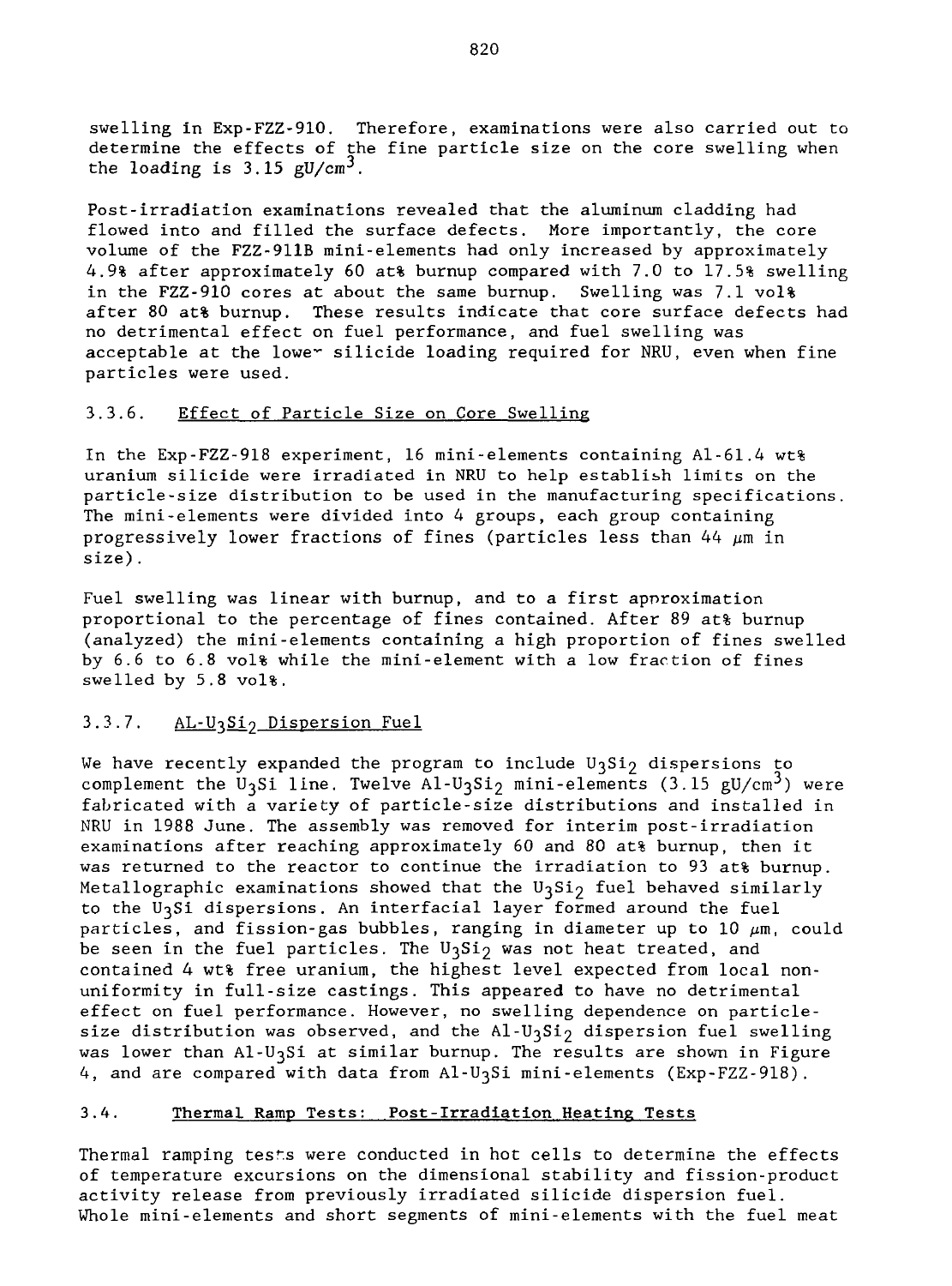exposed were chosen, having fuel burnups of either 23 or 93 at%. Half the samples contained Al-61.5 w/o USiAl and half contained Al-62.4 w/o USi\*Al.

The test conditions were: Argon gas flow rate  $\cdot$  1.66 mL/s; Heating rate  $\cdot$ 0.2 and 0.4°C/s; Temperature - in the range 530 to 72O°C; Holding time temperature held constant  $(\pm 4^{\circ}C)$  for an hour.

In the thermal ramp tests, a whole mini-element irradiated to 93 at% burnup developed small localized blisters, some with pinhole cracks releasing fission products ( $^{85}$ Kr and  $^{137}$ Cs) after 0.25 h at 530°C. This behaviour prevented gross pillowing or ballooning. A mini-element irradiated to 93 at% burnup and ramped to 640°C developed radial cracks, which tore the cladding and released fission products from the core. Even at this high temperature the element maintained considerable structural integrity. This behaviour is interpreted to mean that coolant channels would not become blocked even if the fuel was subjected to some hypothetical abnormal event with the potential to cause overheating of the core, e.g. 530°C compared with the normal operating maximum of 200°C.

#### 3.5. Full-Size NRU Fuel Test Results

The excellent performance of mini-elements containing the USiAl and USi\*Al dispersion fuel led naturally to the fabrication and testing of full-size, 12-element NRU fuel assemblies. In experiment FZZ-913, seven assemblies were irradiated in NRU, 3 containing Al-62.4 wt% USi\*Al and 4 containing Al-61.0 wt% U3Si (identified as FL-001 to FL-OO7). The LEU assemblies were installed in NRU during 1984, replacing the currently used HEU alloy fuel in NRU, and were irradiated at typical driver-fuel operating conditions. The electrical conductivity of the coolant ranged between 0.25 and 0.7  $\mu$ mho/cm during irradiation. The pH was not routinely measured, but ranged between 5.5 and 7. The coolant inlet temperature ranged between 30-37°C and the outlet between 60-70°C. Inlet pressure was approximately 80 psi (579 KPa) and outlet approximately 30 psi (207 KPa). Each rod occupies an average of 5 core positions during its lifetime (~340 d residence time @ 70% efficiency) as it is moved from the outside of the core (low-flux site) to the centre (high-flux site) and back to the outside. Average element linear power ranged from 40-50 kW/m, with the maximum being approximately 80 kW/m.

Burnup analysis showed that the rods were irradiated to 67 to 84 at% burnup (peak). Visual examinations showed that the fuel elements were in good condition; they were identical in appearance to the HEU elements with the normal aluminum oxide layer coating the surface. Dimensional measurements indicated that elongation during irradiation was negligible; the USi\*Al and the U<sub>3</sub>Si dispersion fuel elements were within  $0.5\$  of their original length.

Post-irradiation metallography revealed that, as expected, the fulllength elements' high burnup behaviour was similar to that of the minielements. The fuel particles had reacted with the matrix aluminum forming the normal aluminide interfacial layer (UAI3 with dissolved Si). The interfacial layer which formed around the  $U_3 Si$  particles was considerably thinner than that in the USi\*Al dispersion. Small fission-gas bubbles were contained in the kernels of the fuel particles and ranged in size up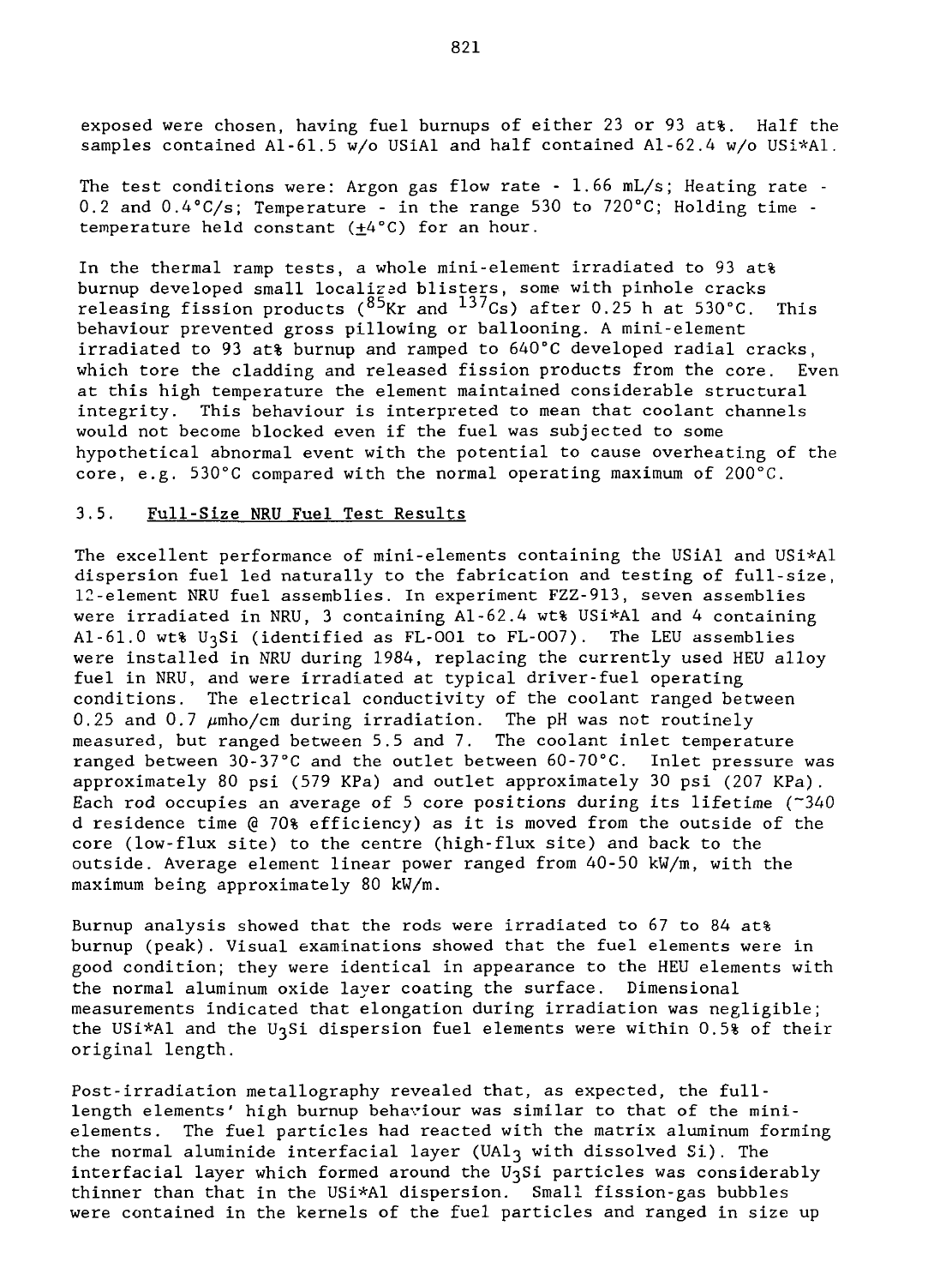to 10  $\mu$ m in diameter. Considerably fewer fission-gas bubbles had been retained in the interfacial layers.

Evidence of the axial burnup gradient was observed in the full-length elements. In the high-burnup sections (mid-length) more particle coalescence had occurred than at the lower burnup sections (ends). There was less evidence of particle coalescence in the U<sub>3</sub>Si dispersion. However, there was no evidence of the linking-up of fission-gas bubbles in any of the fuels examined, indicating that the fuels were well away from the onset of breakaway swelling. Immersion-density swelling measurements could not be made on the full-length elements, so estimates based on the dimensional changes from the underwater and metallographic examinations have been calculated. Core diameter increases of up to 3% and 4% have been measured at the ends and at the middle of the fuel elements, respectively. These give conservative estimates of the core's swelling by less than 1 vol% per 10 at% burnup at the terminal burnup of 84 at%.

It is clear that the high-burnup performance of USi\*Al and U<sub>3</sub>Si dispersion fuel containing  $3.15 \text{ gU/cm}^3$ --the loading required for the research reactors at CRNL--is acceptable. Factors contributing to the good performance were the suitable particle-size distribution and the superior restraint provided by the thick-walled cladding.

#### **4. STATUS OF NRU CONVERSION**

NRU was partially converted to LEU when the first 31 LEU fuel rods manufactured using industrial-scale equipment were installed during 1988 September to December. This partial (one third) LEU core allowed the reactor engineers and physicists to evaluate the bulk effects of LEU conversion on reactor operations. Table 2 shows the burnup profiles of selected Al-U3Si dispersion fuel rods from the first campaign, as of 1989 July. As expected, the irradiation is proceeding without incident and the reactor engineers have seen no difference in fuel-rod behaviour or handling compared to HEU fuel. In a given neutron flux the reactivity worth of the LEU rods is indistinguishable from HEU rods at comparable burnup. Bulk parameters such as coolant/moderator chemistry and overall reactivity have not changed perceptibly with the partial LEU core.

In 1989 July, the first of the rods reached their exit burnup. Two of these rods were cut apart in the NRU bays for PIE. Under-water visual examinations revealed clean, straight elements with only the light oxide coating on the cladding that is normally also seen on the HEU elements. No detailed metallographic examinations were planned since the rods behaved satisfactorily during irradiation, as expected. One of the elements which was inadvertently bent during handling demonstrated good ductility after full irradiation. By the end of 1989 all of the prototype LEU fuel rods will have completed their irradiation in NRU.

Fuel production in the new facility is expected to begin in 1990. It is expected that the full conversion of NRU will commence when a stable fuel production rate exceeding the fuel-usage rate is achieved. The projected date for this milestone is 1990 September.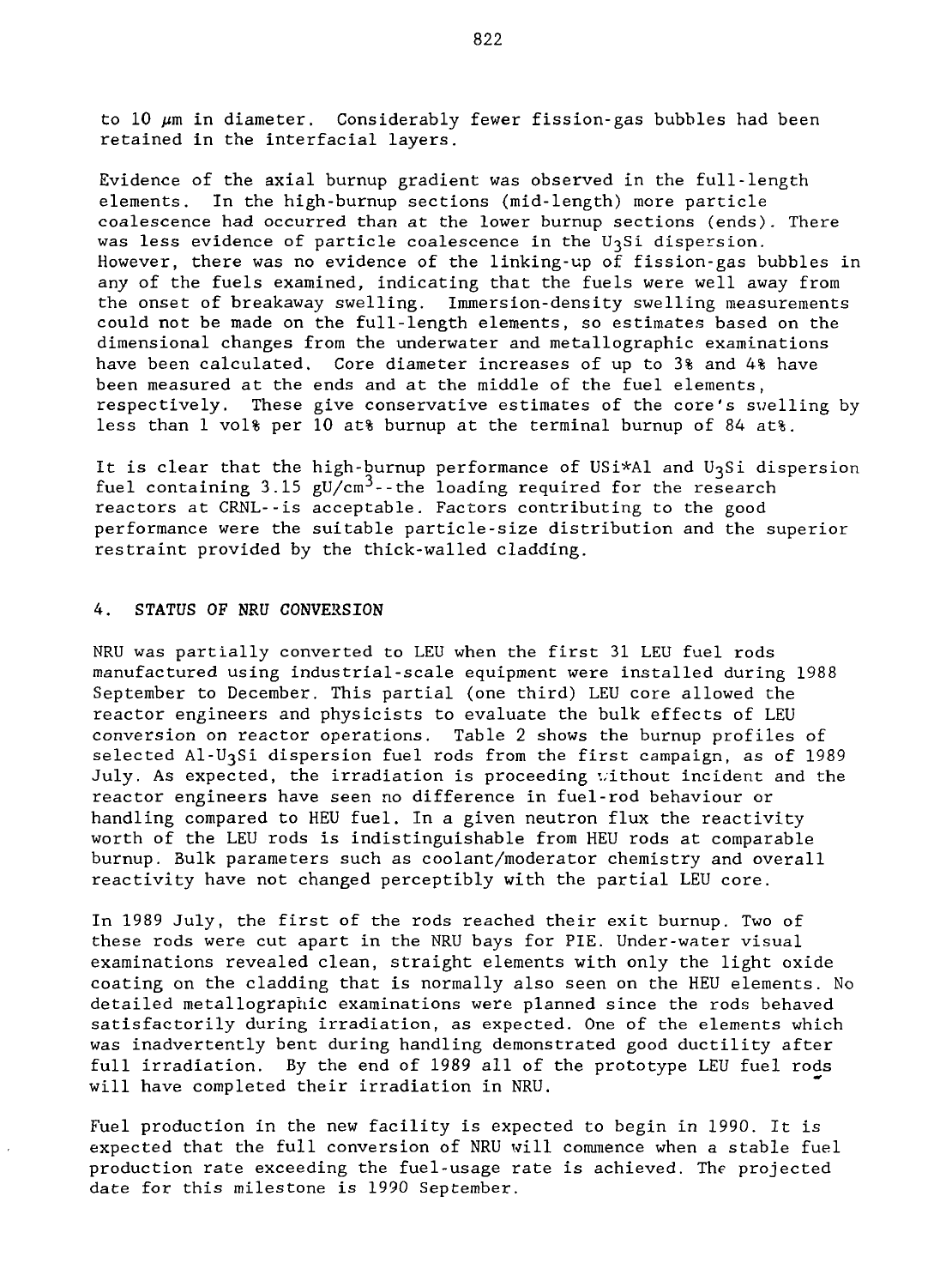#### 5. CONCLUSIONS

- 1. Suitable LEU silicide dispersion fuels have been developed and tested at CRNL for the conversion of NRU from HEU to LEU. Under NRU fuel operating conditions, the fuels are stable up to burnups exceeding the design terminal burnup (80 at%).
- 2. NRU has been partially converted to LEU; 31 prototype LEU rods containing  $AL-61$  wt% U<sub>3</sub>Si fuel (one third of a NRU core) were installed during 1988 September to December. The irradiation is continuing without incident, as expected. Post-irradiation examinations of the first rods to be discharged confirmed that the fuel achieved the design burnup in good condition.
- 3. Construction of a new fuel-fabrication facility is essentially completed and LEU fuel production is expected to begin in 1990. The complete conversion of NRU is expected to begin in 1990 September.

## 6. ACKNOWLEDGEMENTS

Many people, some of whom have since left CRNL, have contributed to the success of the LEU fuel development and conversion program. They are too numerous to properly acknowledge here. However, we would especially like to thank J.C. Wood, M.T. Foo, L.C. Berthiaume, L.N. Herbert, J.D. Schaefer, J.G. Goudreau, F.C. Iglesias, R.G. Barrand, J. Mitchell, J.R. Kelm, R.J. Chenier and the CRNL hot-cell metallography group, and E.J. McKee and the rod-shop group, for their contributions.

## 7. REFERENCES

- [1] J.C. Wood, M.T. Foo and L.C. Berthiaume, "The Development and Testing of Reduced Enrichment Fuels for Canadian Research Reactors", Proceedings of the International Meeting on Research and Test Reactor Core Conversions from HEU to LEU Fuels, Argonne, Illinois, 1982 November 8-10.
- [2] J.C. Wood, M.T. Foo, L.C. Berthiaume, L.N. Herbert and J.D. Schaefer, "Advances in the Manufacturing and Irradiation Testing of Reduced Enrichment Fuels for Canadian Research Reactors", Proceedings of the International Meeting on RERTR, Tokai, Japan, 1983 October 24-27.
- [3] D.F. Sears, L.C. Berthiaume and L.N. Herbert, "Fabrication and Irradiation Testing of Reduced Enrichment Fuels For Canadian Research Reactors", Proceedings of the International Meeting on RERTR, Gatlinburg, Tennessee, 1986 October.
- [4] J.W. Schreader, I.C. Kennedy and D.F. Sears, "Status of Canadian Low-Enriched Uranium Conversion Program", Proceedings of the International Meeting on RERTR, San Diego, California, USA, 1988 September 19-22.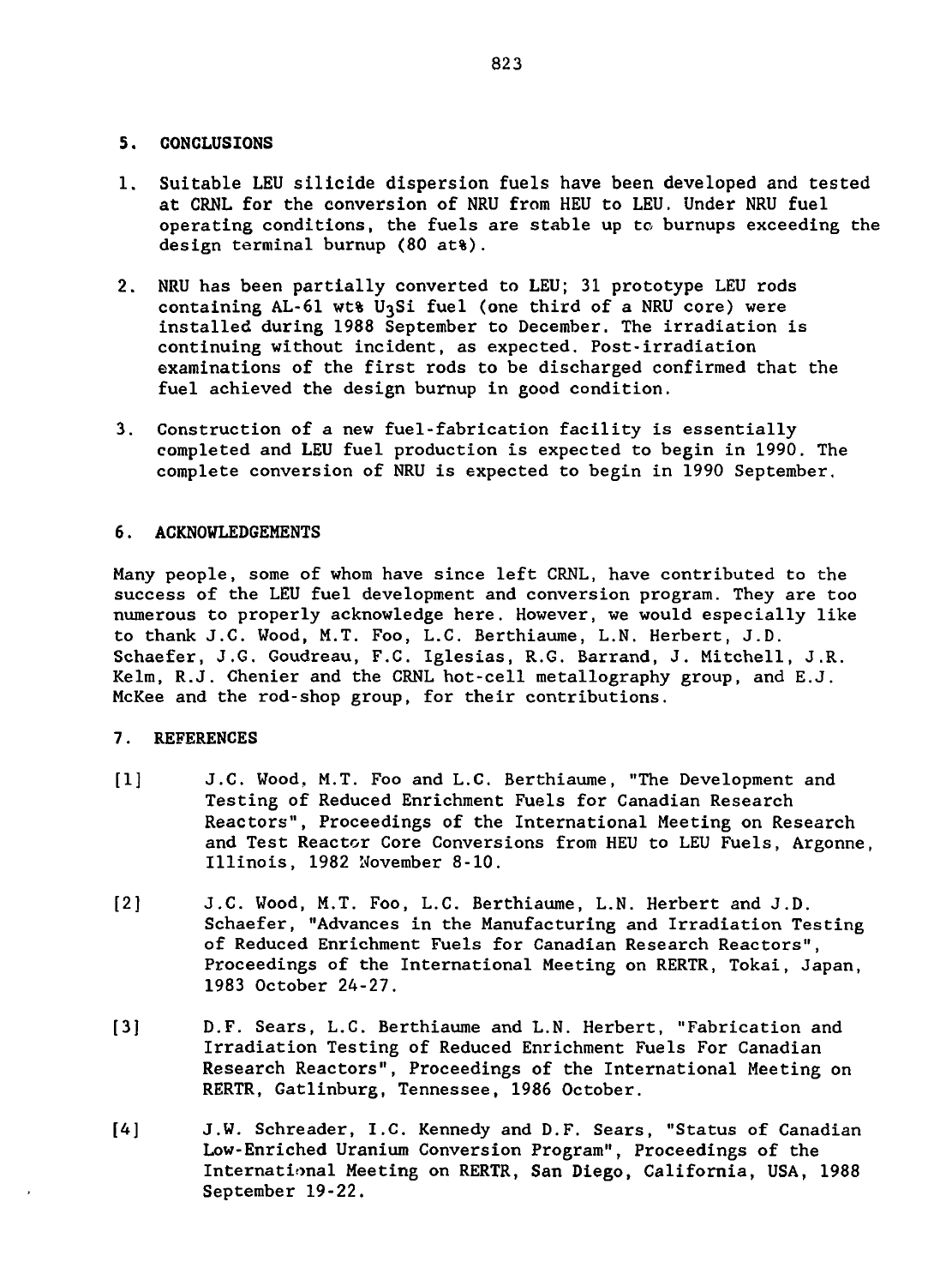# TABLE 1 Irradiation Program Status

| <b>EXPERIMENT</b>    | <b>ELEMENTS</b> | <b>OORE MATERIAL</b>                                | <b>TEST OBJECTIVES</b>                                                  | <b>RESULTS</b>                                                                                                                     | <b>ANALYZED</b><br>BURNUP $(at%)$ |
|----------------------|-----------------|-----------------------------------------------------|-------------------------------------------------------------------------|------------------------------------------------------------------------------------------------------------------------------------|-----------------------------------|
| <b>FZZ-905</b>       | 8<br>4<br>4     | A1-61.5% USiA1<br>A1-21% U<br>A1-37% U              | Compare LEU dispersions<br>$(3.15 \text{ MgU/m}^3)$ with U-Al<br>alloys | LEU fuel performance comparable<br>to MEU and HEU alloys                                                                           | 57                                |
| <b>FZZ-909A</b>      | 6<br>6          | A1-72.4% USIA1<br>A1-73.4% USi*A1                   | Test dispersions containing<br>4.5 MgU/m <sup>3</sup>                   | Fuel swelling marginally above<br>1 vol% per 10 at% burnup                                                                         | 73                                |
| FZZ-909B             | 6<br>6          | Al-61.5% USiAl<br>A1-62.4% USi*A1                   | High burmup confirmation                                                | Fuel swelling <1 vol% per 10 at%<br>burnup and linear up to the<br>terminal burnup                                                 | 89                                |
| FZZ-910              | 8<br>8          | A1-72.4% US1A1<br>A1-73.4% US1*A1                   | Test dispersions with fines                                             | Particle size needs to be controlled<br>to minimum swelling                                                                        | 51                                |
| FZZ-911              | 4               | A1-61.5% US1A1                                      | Drilled defects in cladding                                             | Corrosion resistance acceptable                                                                                                    | $18 - 48$                         |
|                      | 8<br>4          | Al-62.4% US1*Al<br>A1-61.5% US1A1                   | Fuel core surface<br>imperfections                                      | Surface defects have no detrimental effect<br>Swelling 5.7 to 6.9 vol%                                                             | 88                                |
| FZZ-913 <sup>a</sup> | 36<br>48        | A1-62.4% US1*A1<br>Al-61.0% U <sub>2</sub> Si       | Full-size assembly<br>irradiation                                       | Both dispersions suitable for use in<br>NRU. U <sub>3</sub> Si chosen as reference                                                 | $67 - 84$                         |
| <b>FZZ-915</b>       | 6               | A1-61.5% US1A1<br>A1-72.4% USiA1<br>A1-73.4% US1*A1 | In-reactor corrosion<br>of pre-irradiated<br>dispersions                | Prior irradiation enhances corrosion<br>resistance                                                                                 | $23 - 79$                         |
| FZZ-918              | 16              | Al-61.4% $U_3$ Si                                   | Define optimum particle<br>size distributions                           | Swelling proportional to percentage<br>of fines<br>$(5.8 \text{ to } 6.8 \text{ vol}\% \text{ after } 89 \text{ at}\% \text{ BU})$ | 89                                |
| <b>FZZ-921</b>       | 12              | Al-64% $U_3Si_2$                                    | Compare to U <sub>3</sub> Si and evaluate<br>effect of particle size    | Behaviour similar to U Si dispersions<br>but less swelling                                                                         |                                   |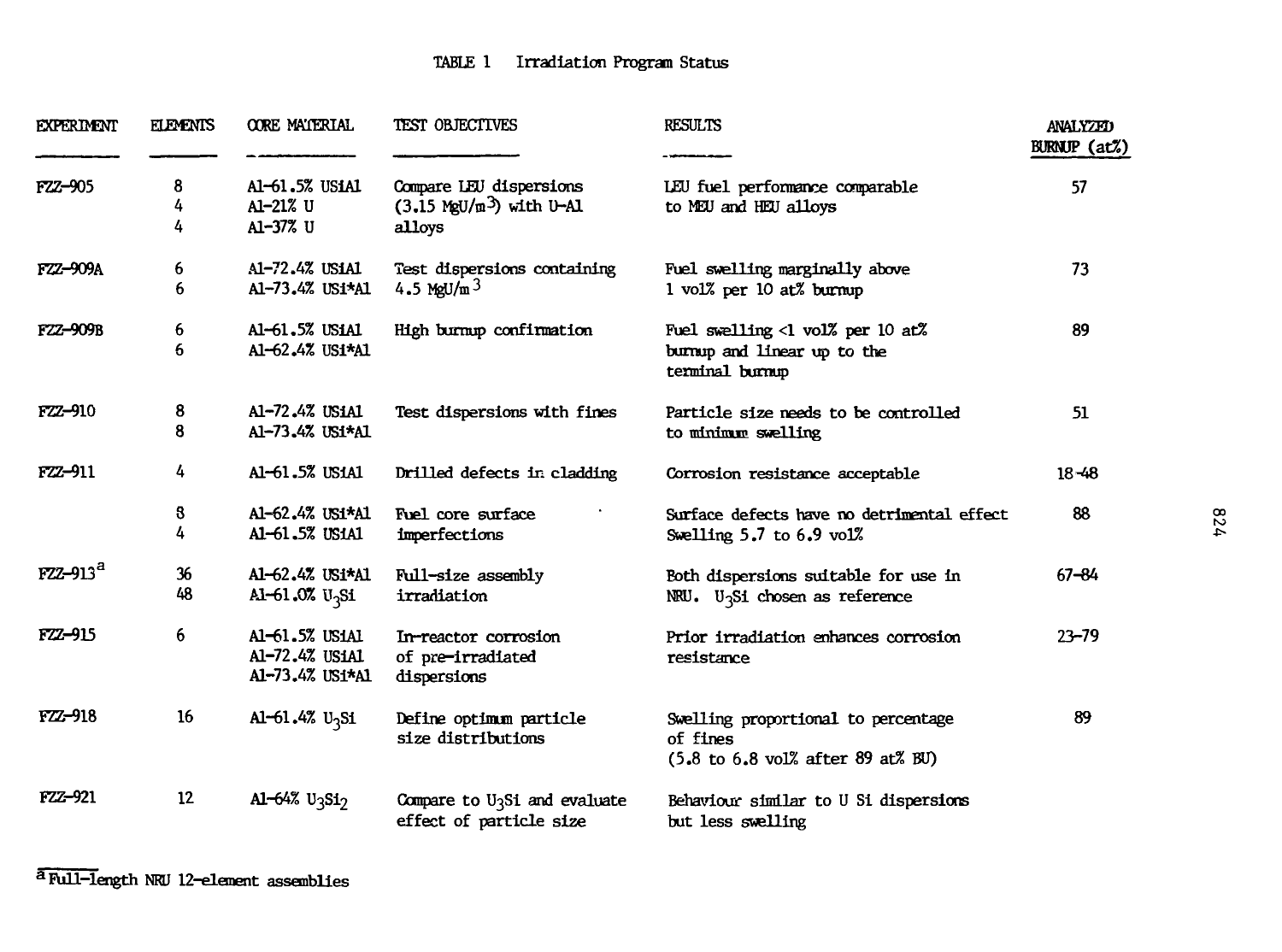| ROD ID       | <b>INSERTION</b><br><b>DATE</b> | <b>REMOVAL</b><br>DATE | INITIAL<br>$U-235(G)$ | <b>BURNUP</b><br>$(X U - 235)$ | <b>POWER</b><br>MWd |
|--------------|---------------------------------|------------------------|-----------------------|--------------------------------|---------------------|
|              |                                 |                        |                       |                                |                     |
| FL008        | 83 09 29                        | 89 07 30               | 495.7                 | 80                             | 320.1               |
| <b>FL009</b> | 88 09 30                        | $\sim$ .               | 494.1                 | 79                             | 314.2               |
| FLO10        | 88 10 01                        |                        | 493.9                 | 79                             | 313.1               |
| FL011        | 88 10 04                        | 89 07 30               | 497.0                 | 80                             | 321.3               |
| FLO12        | 88 10 06                        | 89 05 31               | 494.0                 | 61                             | 244.9               |
| <b>FL015</b> | 88 10 13                        |                        | 492.6                 | 77                             | 304.9               |
| <b>FL020</b> | 88 11 07                        |                        | 493.3                 | 72                             | 285.3               |
| FL023        | 88 12 12                        | ---                    | 492.1                 | 71                             | 282.5               |
| FL038        | 88 12 28                        | $\cdots$               | 494.0                 | 54                             | 215.8               |





**FIGURE I NRU FUEL ROD** 825

 $\ddot{\phantom{0}}$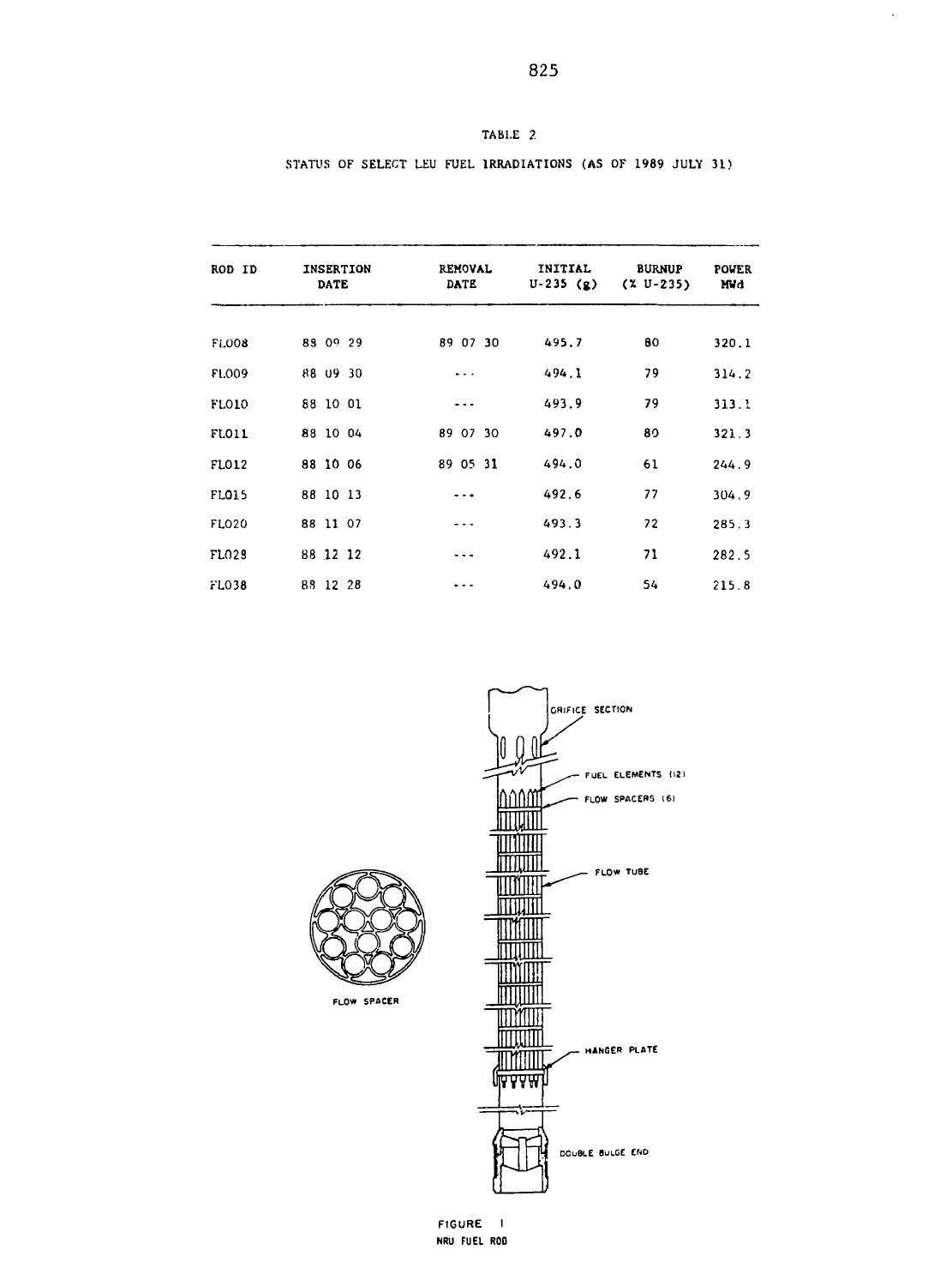

Fig. 2. Microstructure of: (a) Al-21 wt% U fuel after 57 at% burnup, UA $1_4$  - dark grey, Al - light grey; (b) Al-61.5 wt% USiAL after 57 at% burnup, U $_3$ Si - dark grey, UAl $_3$  light grey, Al - white.